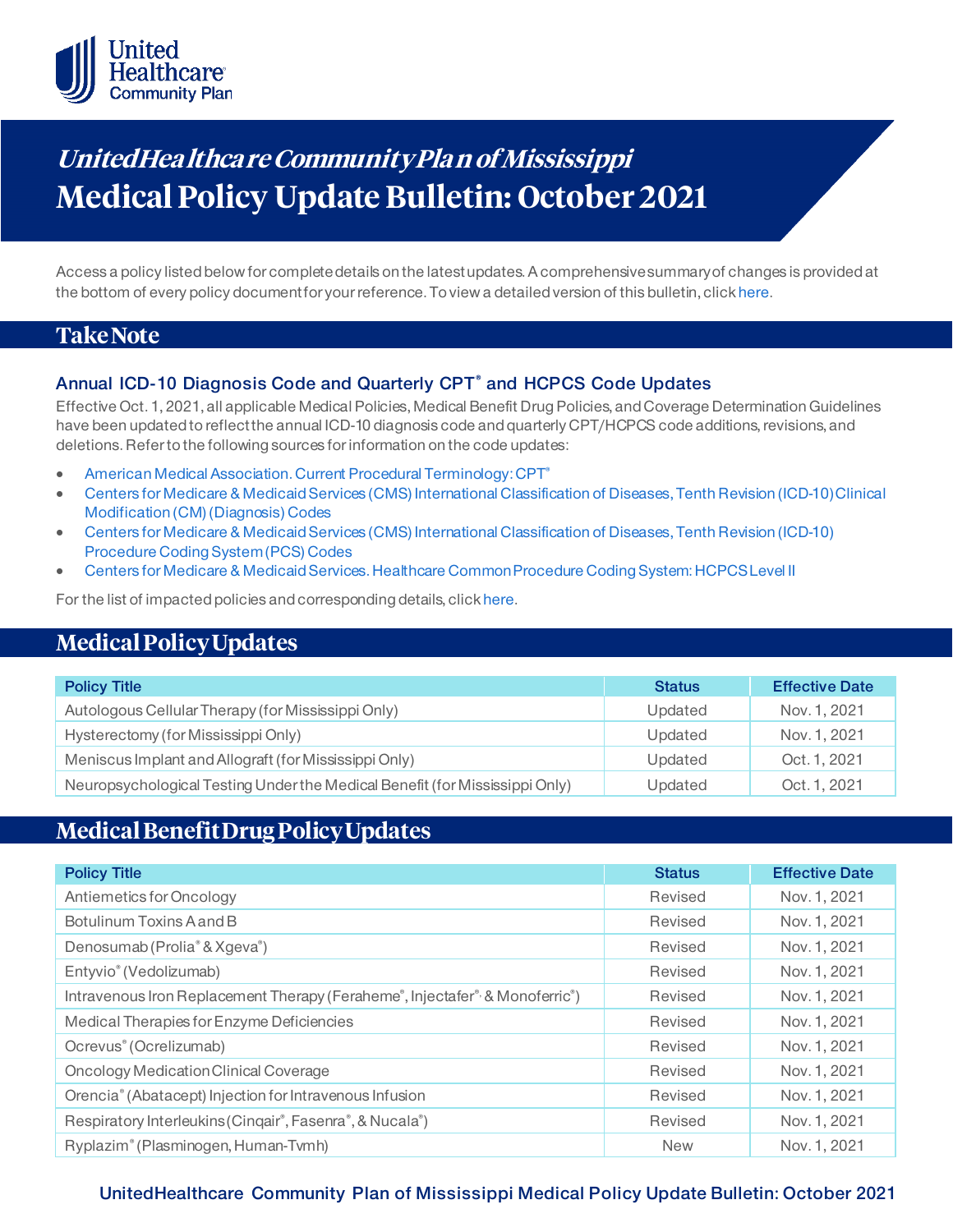| <b>Policy Title</b>                      | <b>Status</b> | <b>Effective Date</b> |
|------------------------------------------|---------------|-----------------------|
| Saphnelo <sup>™</sup> (Anifrolumab-Fnia) | <b>New</b>    | Nov. 1, 2021          |
| Sodium Hyaluronate                       | Revised       | Nov. 1, 2021          |
| Synagis <sup>®</sup> (Palivizumab)       | Revised       | Nov. 1, 2021          |
| Xolair <sup>®</sup> (Omalizumab)         | Revised       | Nov. 1, 2021          |